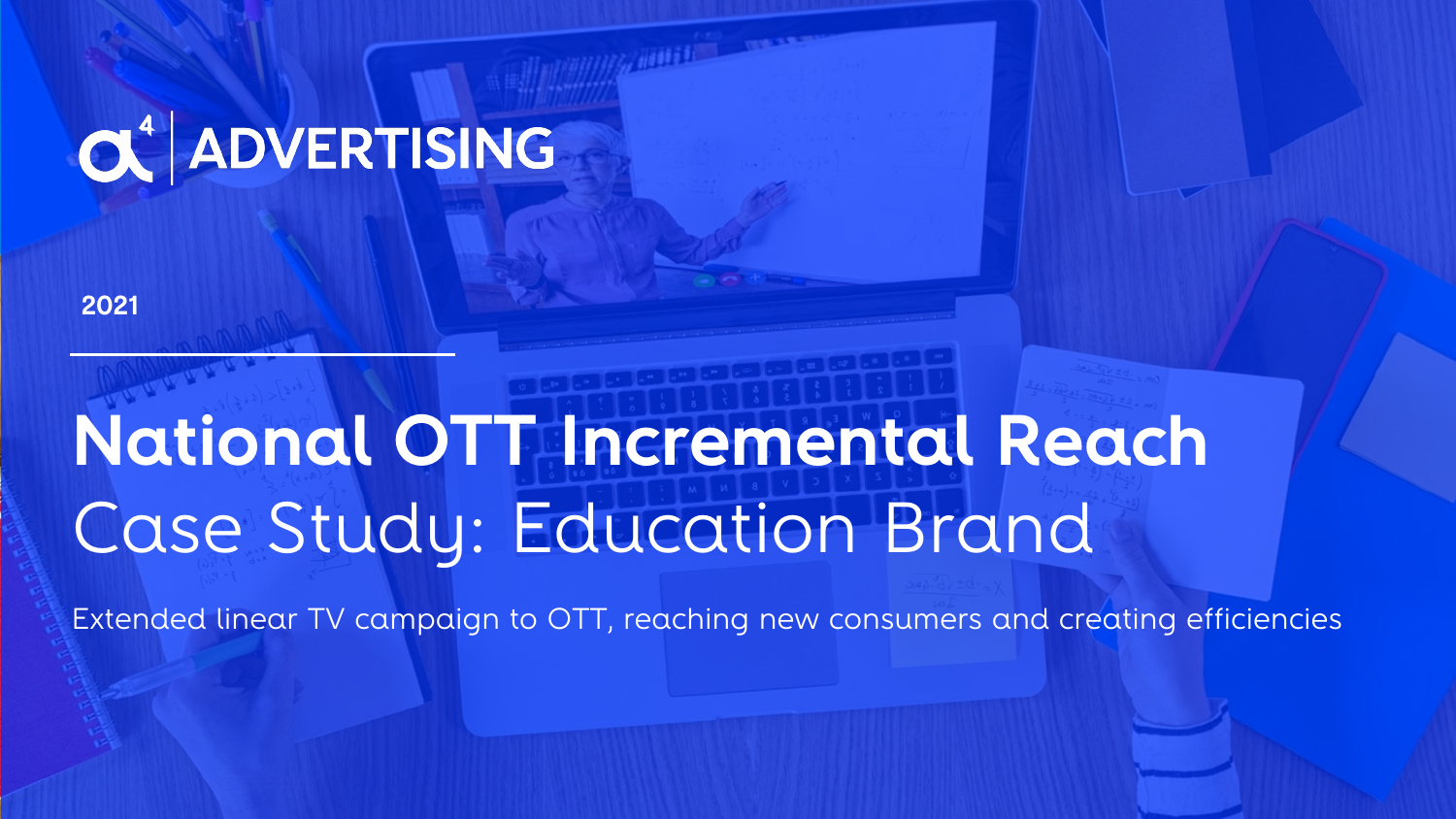

# **Online Education Brand**



## **Activation Summary**

#### **OBJECTIVE**

• Increase brand awareness with new audience by strategically supplementing linear TV with OTT/CTV

### **SOLUTION**

- Utilized pre-campaign data to identify which households were less likely to be exposed to the linear campaign
- Developed a highly optimized incremental OTT campaign targeting homes based on exposure in-flight

### **TARGETING & OPTIMIZATION**

- Targeted HH's unexposed to linear TV campaign that overlap with brand target
- Optimized in-flight data to focus on unexposed homes and enhancing campaign efficiency

# **RESULTS Grew OTT incremental reach from 3.7% to 14.7%**

VAB's Proven Strategies & Tactics In Audience-Based TV Buying *Featured Case Study in 2021!*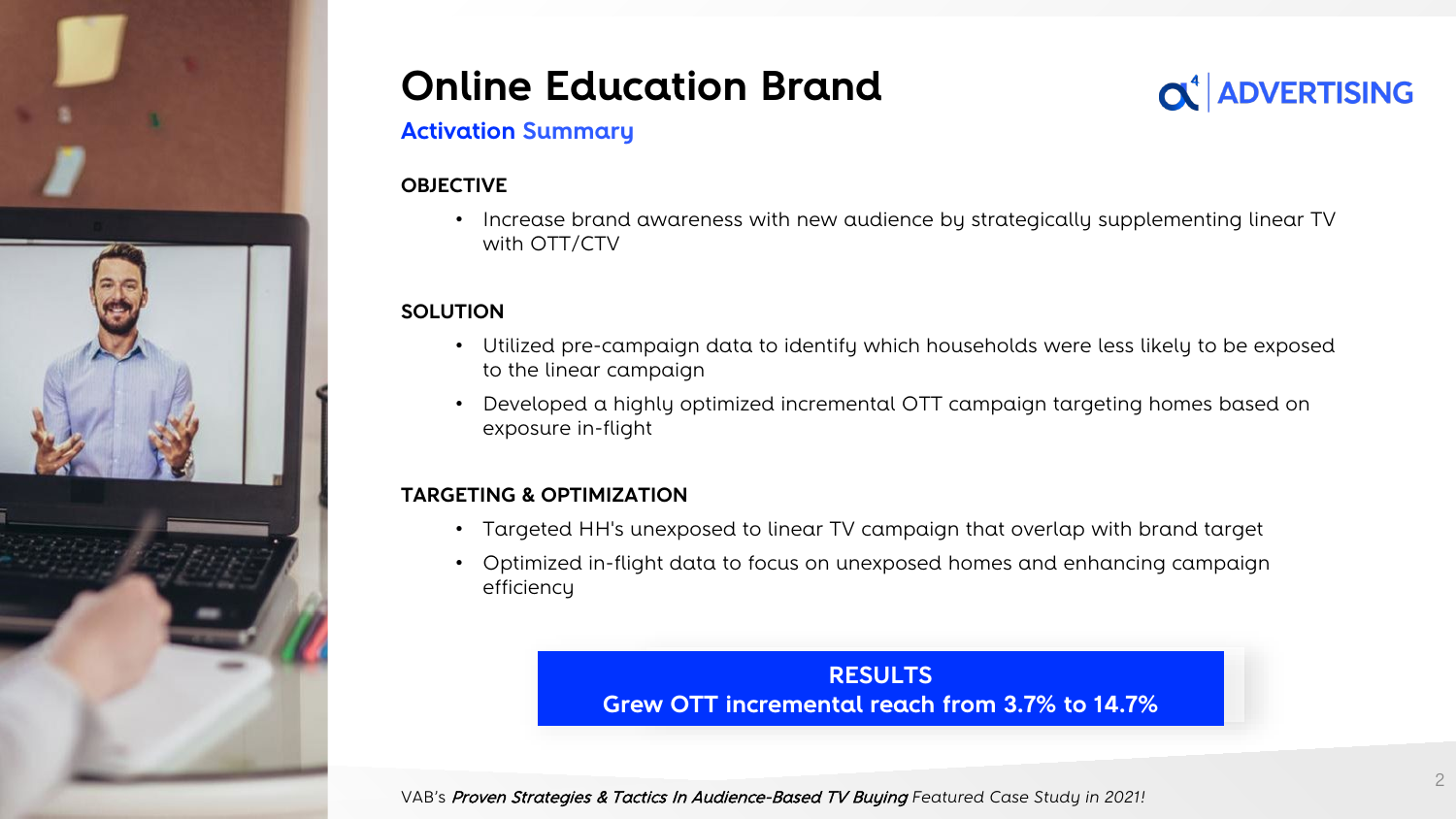

# **Online Education Brand**

## **Efficient & Effective OTT**

**Target Audience Exposure Profile % of Reached Target HHs**



■ OTT Only ■ Linear TV & OTT ■ Linear TV Only

Only 7.8% of target HHs were exposed to the ad on both linear and OTT, confirming the campaign **reached primarily new homes.** 

 $\alpha^4$  ADVERTISING

**OTT Incremental Reach Campaign Efficiency % of OTT Reached HHs**



OTT Only (Incremental) Linear TV & OTT

Of all the homes reached via OTT during the campaign, 86% were exposed to OTT only, **efficiently driving incremental reach**.

## **86% of OTT impressions were served to HH not exposed to linear campaign**

VAB's Proven Strategies & Tactics In Audience-Based TV Buying *Featured Case Study in 2021!*